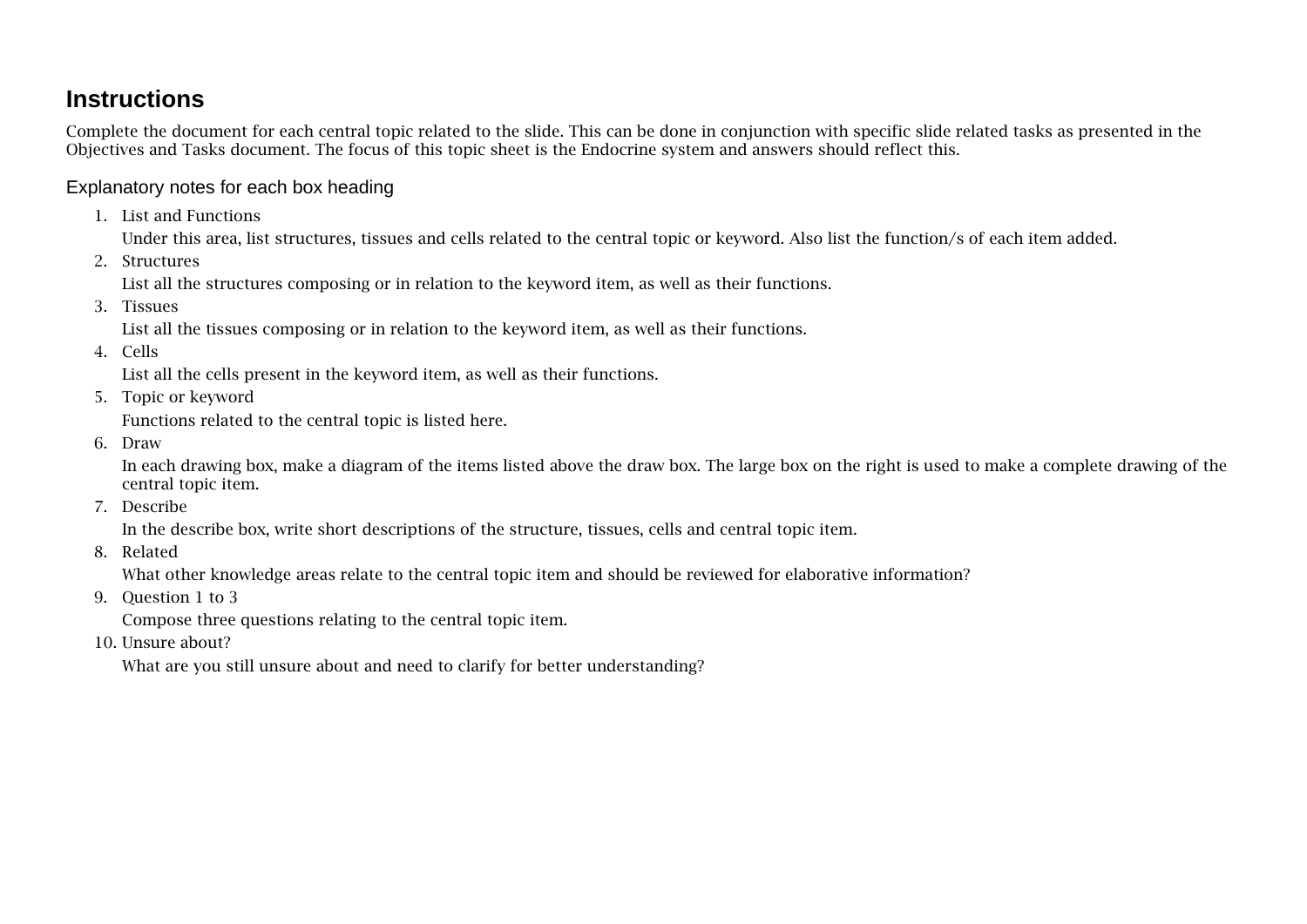|              | List and Functions | Draw     |                       |               |
|--------------|--------------------|----------|-----------------------|---------------|
| structures   | tissues            | cells    | Adrenal gland         |               |
| draw         | draw               | draw     | describe              |               |
| describe     | describe           | describe | ႜ႓ၟ<br>lated<br>Tated |               |
| Question $1$ |                    |          |                       |               |
| Question 2   |                    |          |                       |               |
| Question 3   |                    |          |                       | Unsure about? |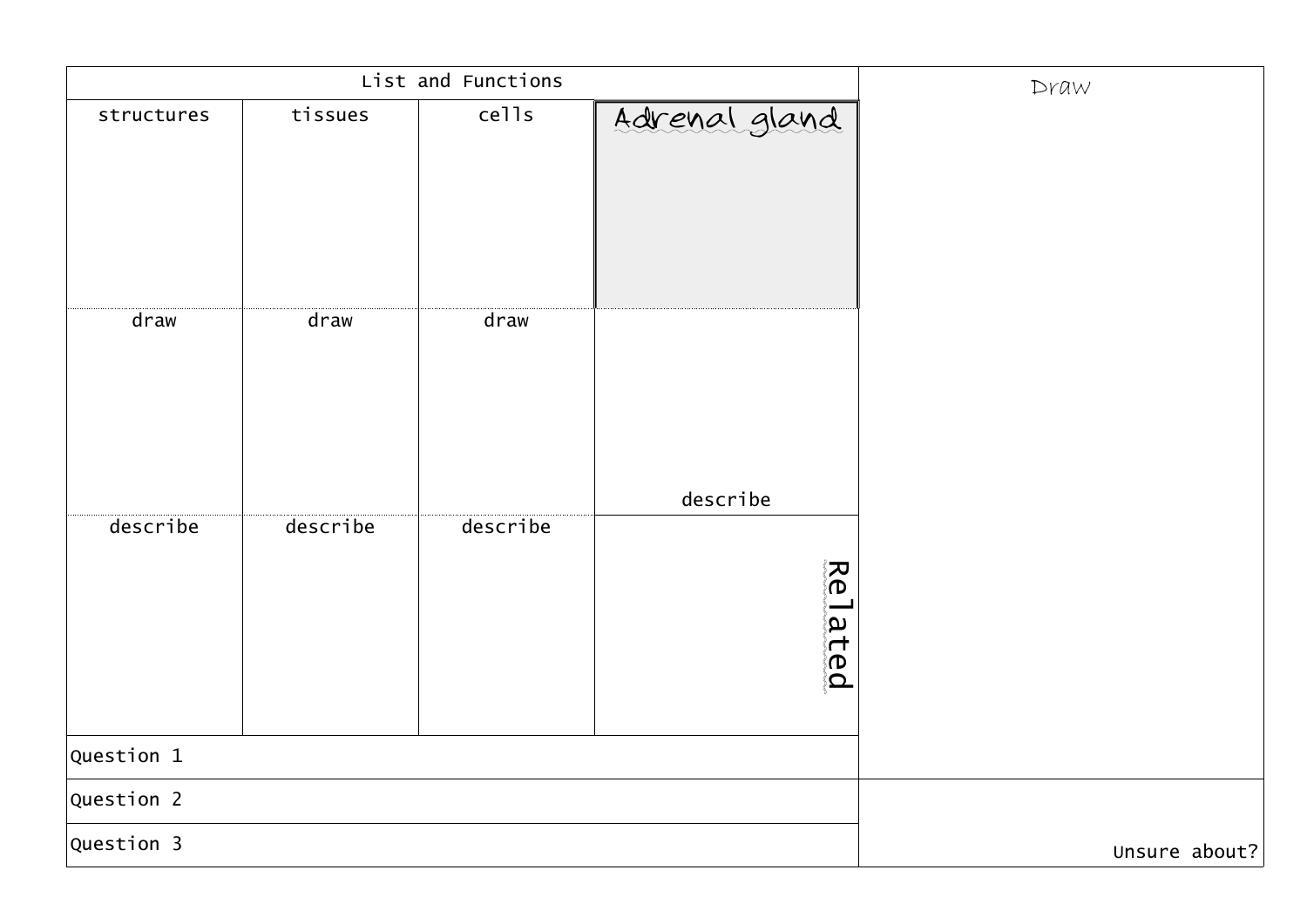|              | List and Functions | Draw          |               |  |
|--------------|--------------------|---------------|---------------|--|
| structures   | tissues            | cells         | Corpus luteum |  |
|              |                    |               |               |  |
|              |                    |               |               |  |
|              |                    |               |               |  |
| draw         | draw               | draw          |               |  |
|              |                    |               |               |  |
|              |                    |               |               |  |
|              |                    |               |               |  |
|              |                    |               | describe      |  |
| describe     | describe           | describe      |               |  |
|              |                    |               | 。<br>◎<br>◎   |  |
|              |                    |               |               |  |
|              |                    |               | lated<br>Tete |  |
|              |                    |               |               |  |
| Question $1$ |                    |               |               |  |
| Question 2   |                    |               |               |  |
| Question 3   |                    | Unsure about? |               |  |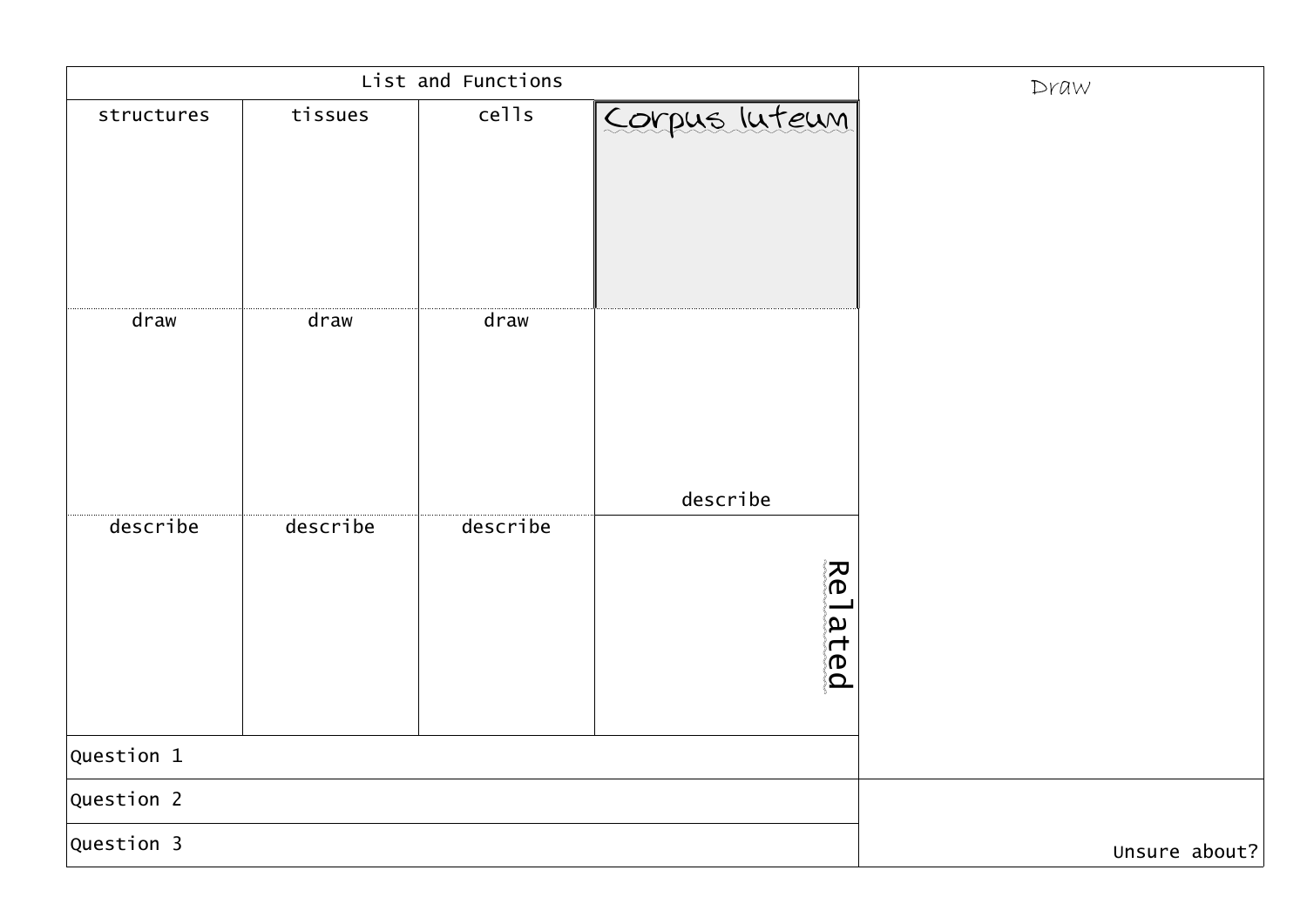|            |          | List and Functions |                        | Draw          |
|------------|----------|--------------------|------------------------|---------------|
| structures | tissues  | cells              | Digestive<br>glands    |               |
| draw       | draw     | draw               |                        |               |
|            |          |                    | describe               |               |
| describe   | describe | describe           | え<br>の<br>Tated<br>Ted |               |
| Question 1 |          |                    |                        |               |
| Question 2 |          |                    |                        |               |
| Question 3 |          |                    |                        | Unsure about? |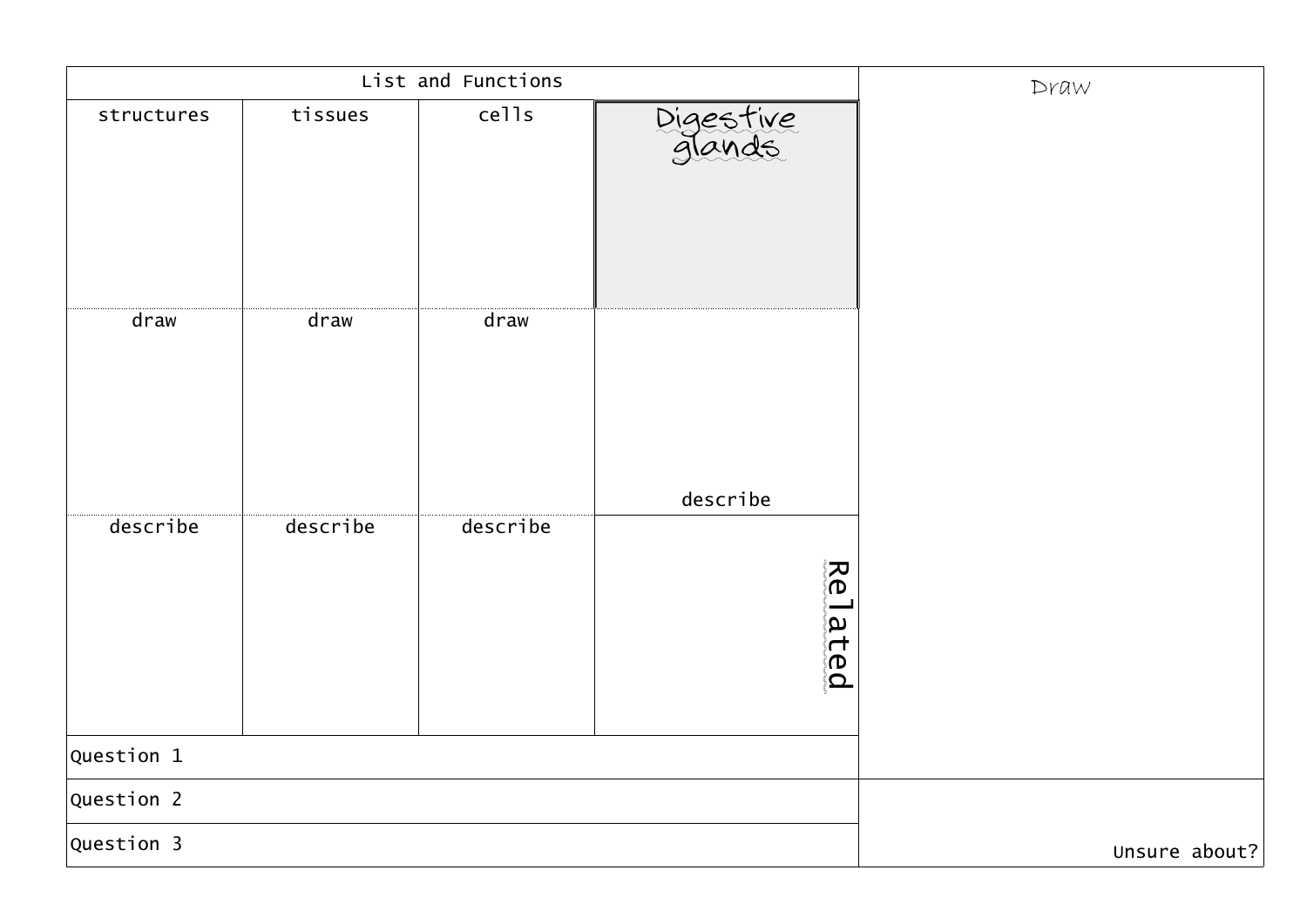|              | List and Functions | Draw     |                                         |               |
|--------------|--------------------|----------|-----------------------------------------|---------------|
| structures   | tissues            | cells    | Heart                                   |               |
| draw         | draw               | draw     |                                         |               |
| describe     | describe           | describe | describe<br>、<br>の<br>、<br>Tated<br>Ted |               |
| Question $1$ |                    |          |                                         |               |
| Question 2   |                    |          |                                         |               |
| Question 3   |                    |          |                                         | Unsure about? |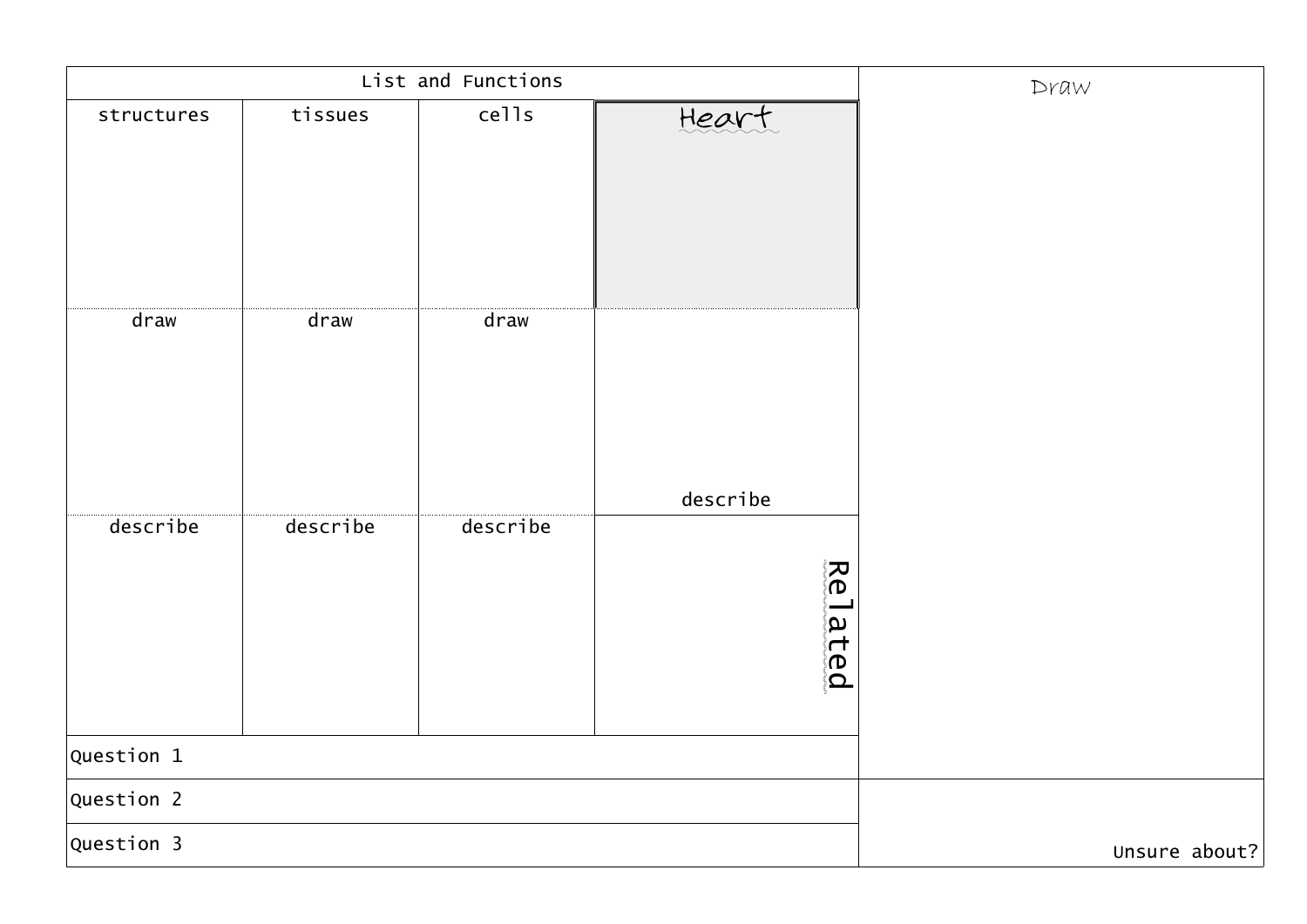|            | List and Functions | Draw     |                                                                                   |               |
|------------|--------------------|----------|-----------------------------------------------------------------------------------|---------------|
| structures | tissues            | cells    | Kidney                                                                            |               |
| draw       | draw               | draw     |                                                                                   |               |
|            |                    |          | describe                                                                          |               |
| describe   | describe           | describe | えいかく ぶんじょう はんしゃく はんじょう しょうかい しゅうしょう こうしゃく こうしゃく しゅうしょう しょうせいしょう<br>lated<br>Iated |               |
| Question 1 |                    |          |                                                                                   |               |
| Question 2 |                    |          |                                                                                   |               |
| Question 3 |                    |          |                                                                                   | Unsure about? |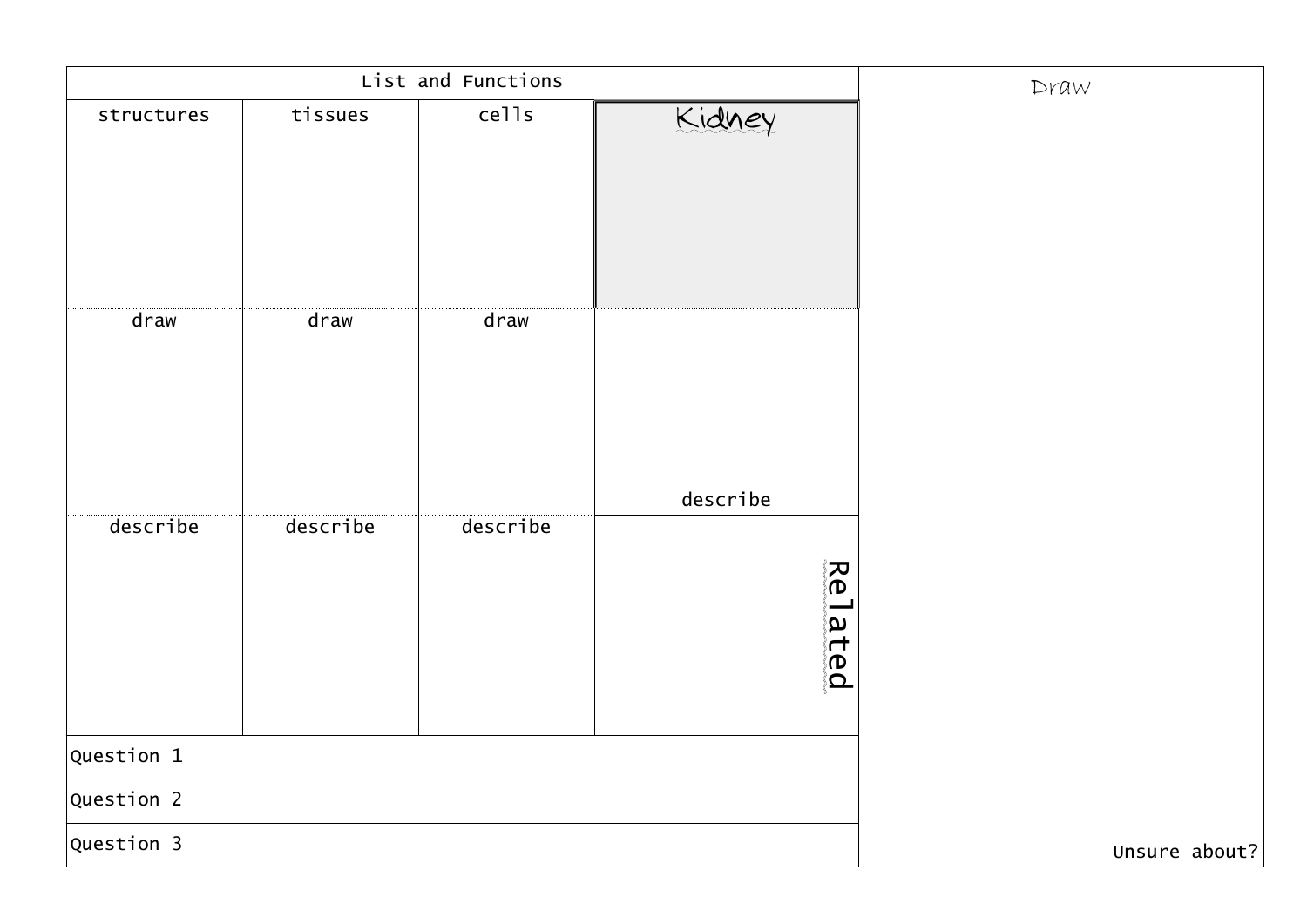|              | List and Functions | Draw     |                               |               |
|--------------|--------------------|----------|-------------------------------|---------------|
| structures   | tissues            | cells    | Ovary                         |               |
| draw         | draw               | draw     | describe                      |               |
| describe     | describe           | describe | 、<br>の<br>、<br>lated<br>Tated |               |
| Question $1$ |                    |          |                               |               |
| Question 2   |                    |          |                               |               |
| Question 3   |                    |          |                               | Unsure about? |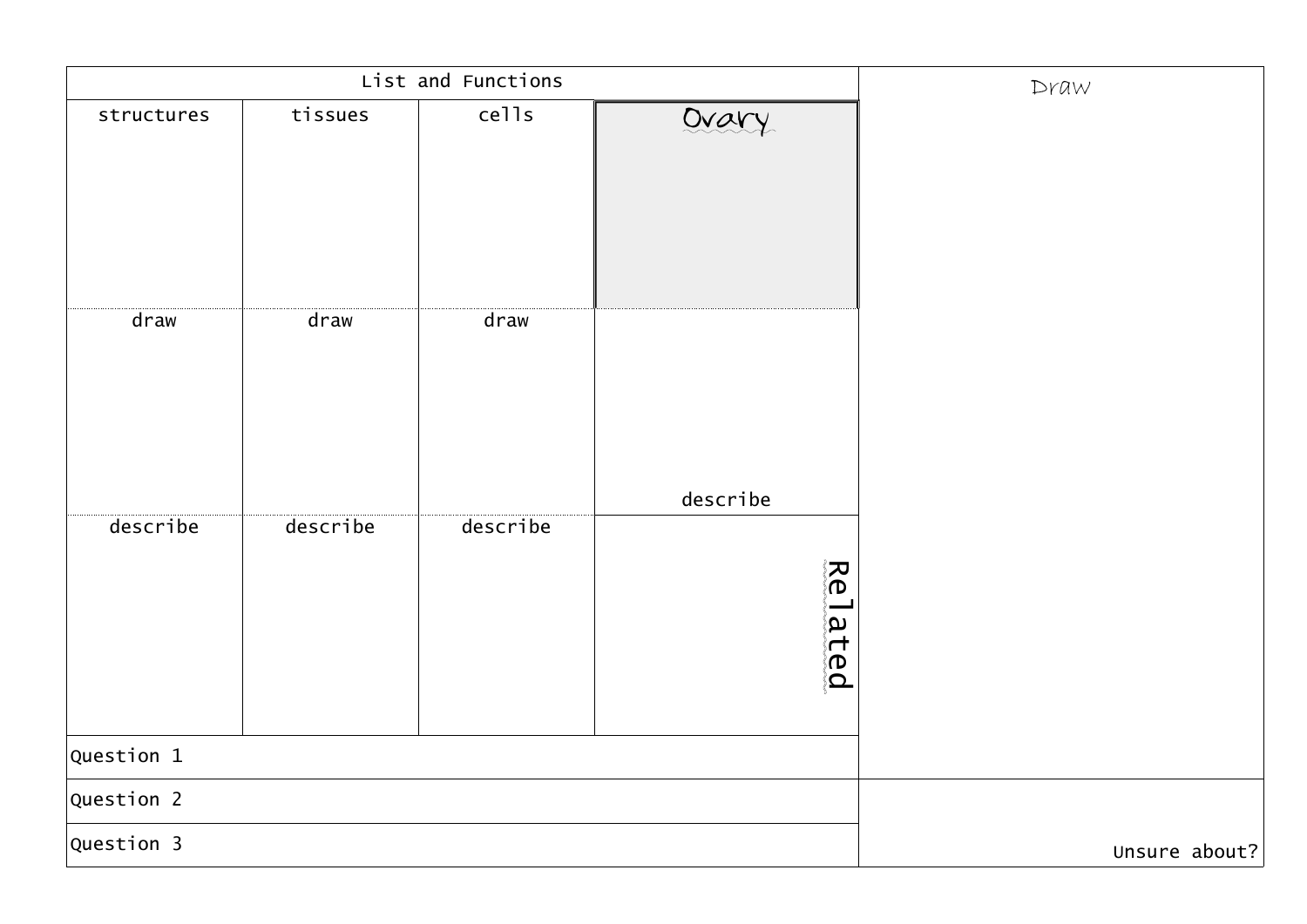|            |          | List and Functions |                         | Draw          |
|------------|----------|--------------------|-------------------------|---------------|
| structures | tissues  | cells              | Pancreas                |               |
| draw       | draw     | draw               |                         |               |
| describe   | describe | describe           | describe<br>ゑ<br>◎<br>◎ |               |
| Question 1 |          |                    | Tated<br>Teted          |               |
| Question 2 |          |                    |                         |               |
| Question 3 |          |                    |                         | Unsure about? |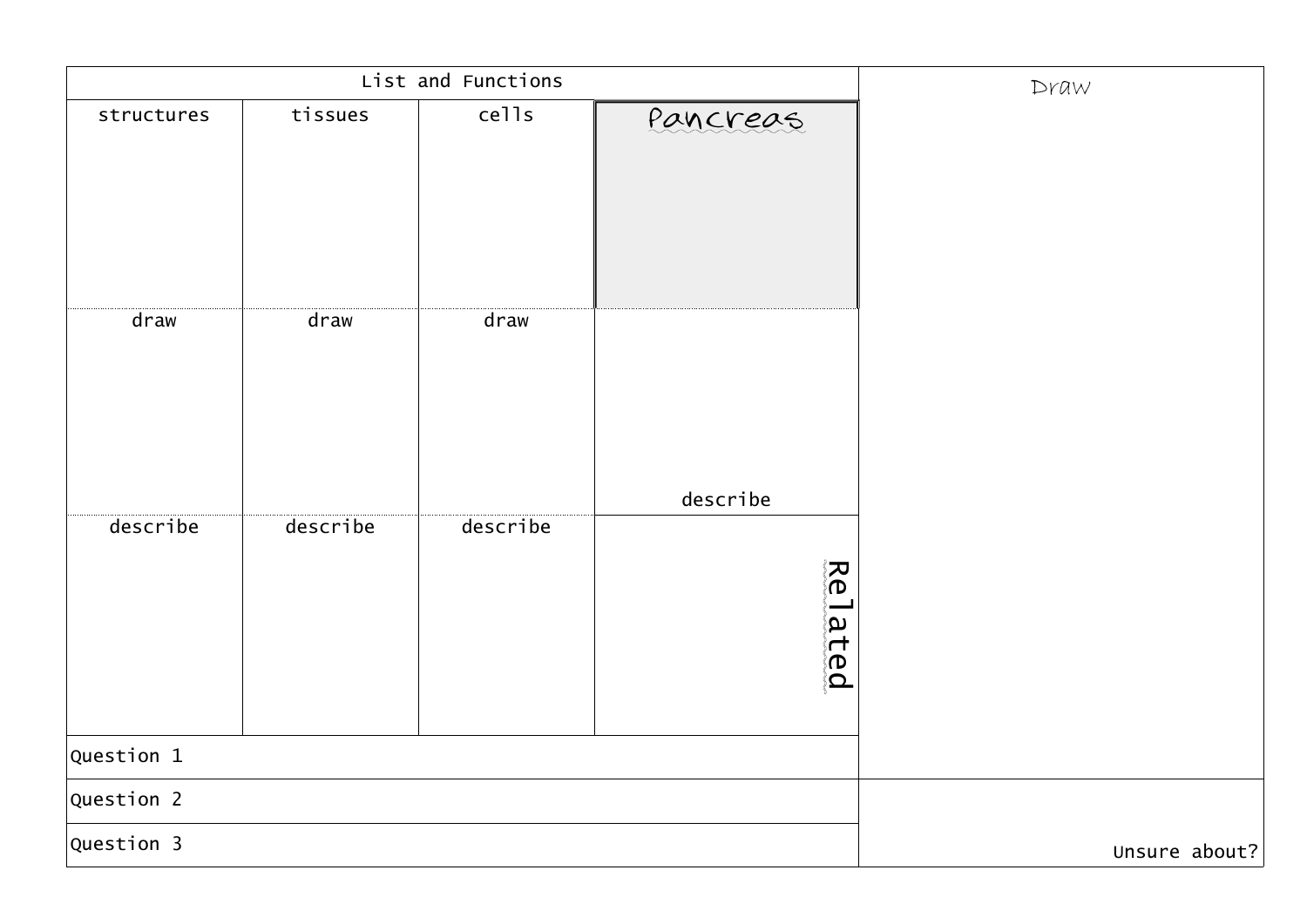|              |          | List and Functions |                                           | Draw          |
|--------------|----------|--------------------|-------------------------------------------|---------------|
| structures   | tissues  | cells              | Parathyroid                               |               |
| draw         | draw     | draw               |                                           |               |
| describe     | describe | describe           | describe<br>。<br>◎<br>◎<br>lated<br>Teted |               |
| Question $1$ |          |                    |                                           |               |
| Question 2   |          |                    |                                           |               |
| Question 3   |          |                    |                                           | Unsure about? |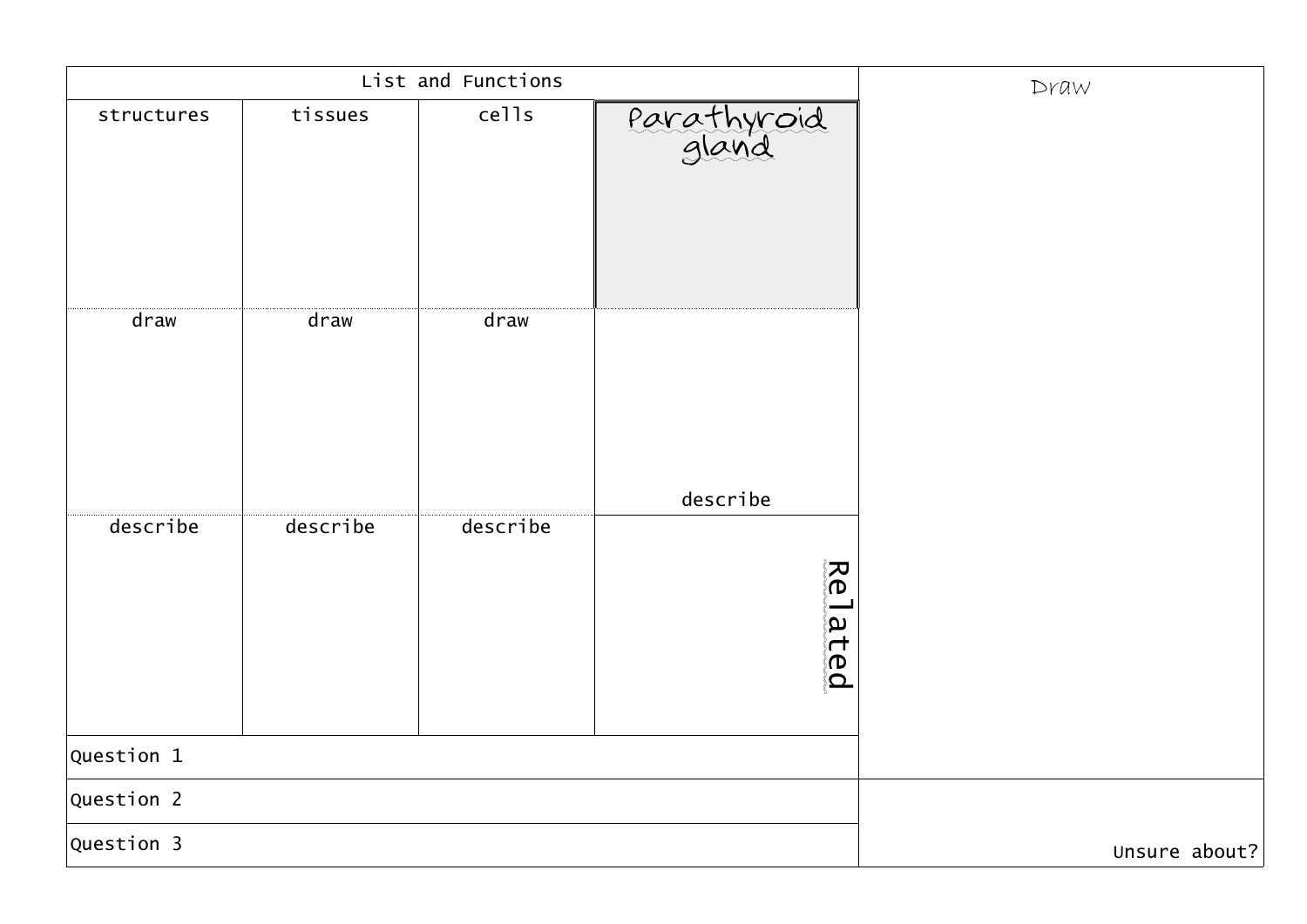|              | List and Functions | Draw     |                   |               |
|--------------|--------------------|----------|-------------------|---------------|
| structures   | tissues            | cells    | Pineal gland      |               |
| draw         | draw               | draw     | describe          |               |
| describe     | describe           | describe | え<br>の<br>la ted. |               |
| Question $1$ |                    |          |                   |               |
| Question 2   |                    |          |                   |               |
| Question 3   |                    |          |                   | Unsure about? |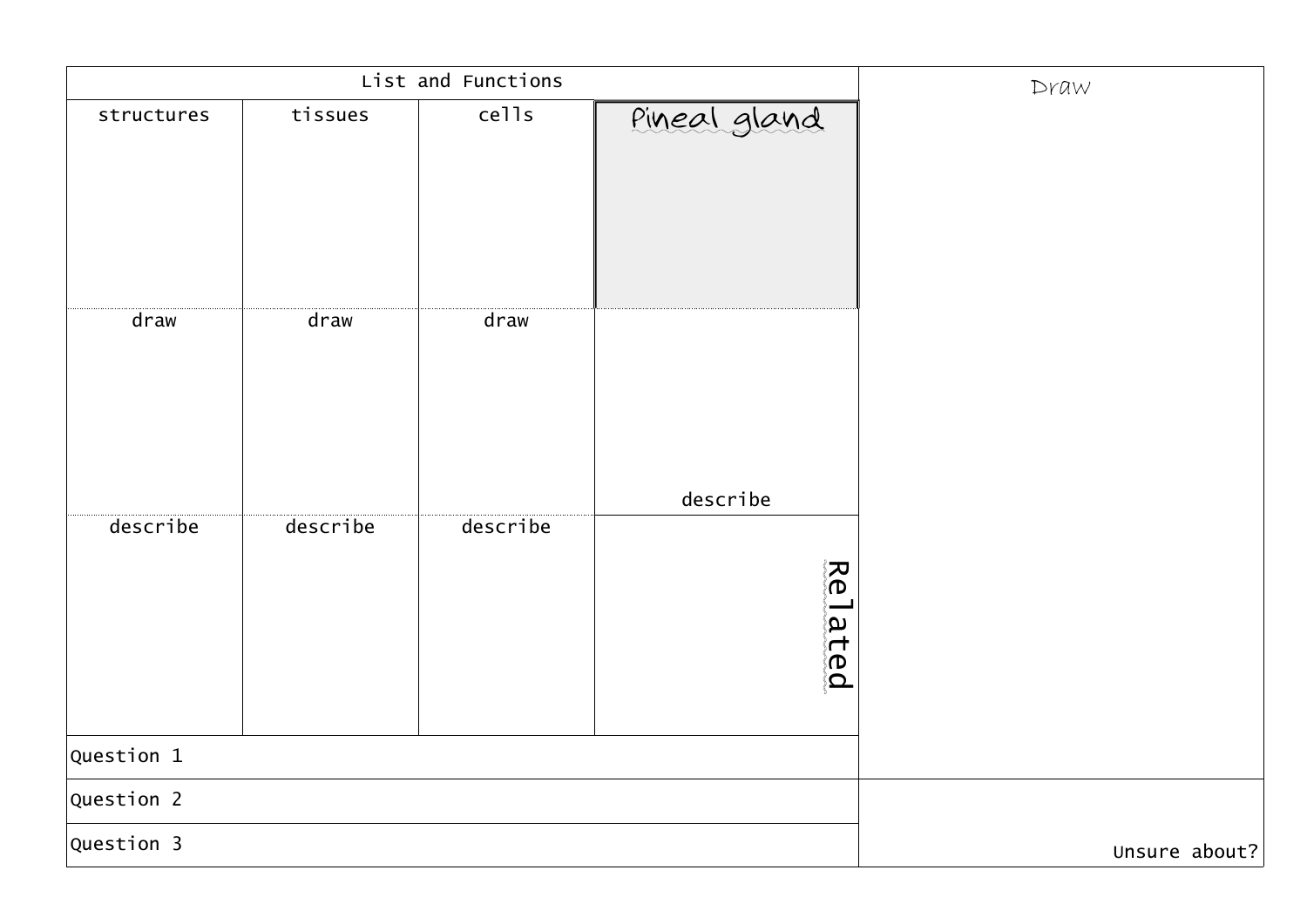|            | List and Functions | Draw          |                 |  |
|------------|--------------------|---------------|-----------------|--|
| structures | tissues            | cells         | Pituitary gland |  |
|            |                    |               |                 |  |
|            |                    |               |                 |  |
|            |                    |               |                 |  |
|            |                    |               |                 |  |
| draw       | draw               | draw          |                 |  |
|            |                    |               |                 |  |
|            |                    |               |                 |  |
|            |                    |               |                 |  |
|            |                    |               | describe        |  |
| describe   | describe           | describe      |                 |  |
|            |                    |               | え<br>の。         |  |
|            |                    |               |                 |  |
|            |                    |               | lated<br>Ted    |  |
|            |                    |               |                 |  |
| Question 1 |                    |               |                 |  |
| Question 2 |                    |               |                 |  |
| Question 3 |                    | Unsure about? |                 |  |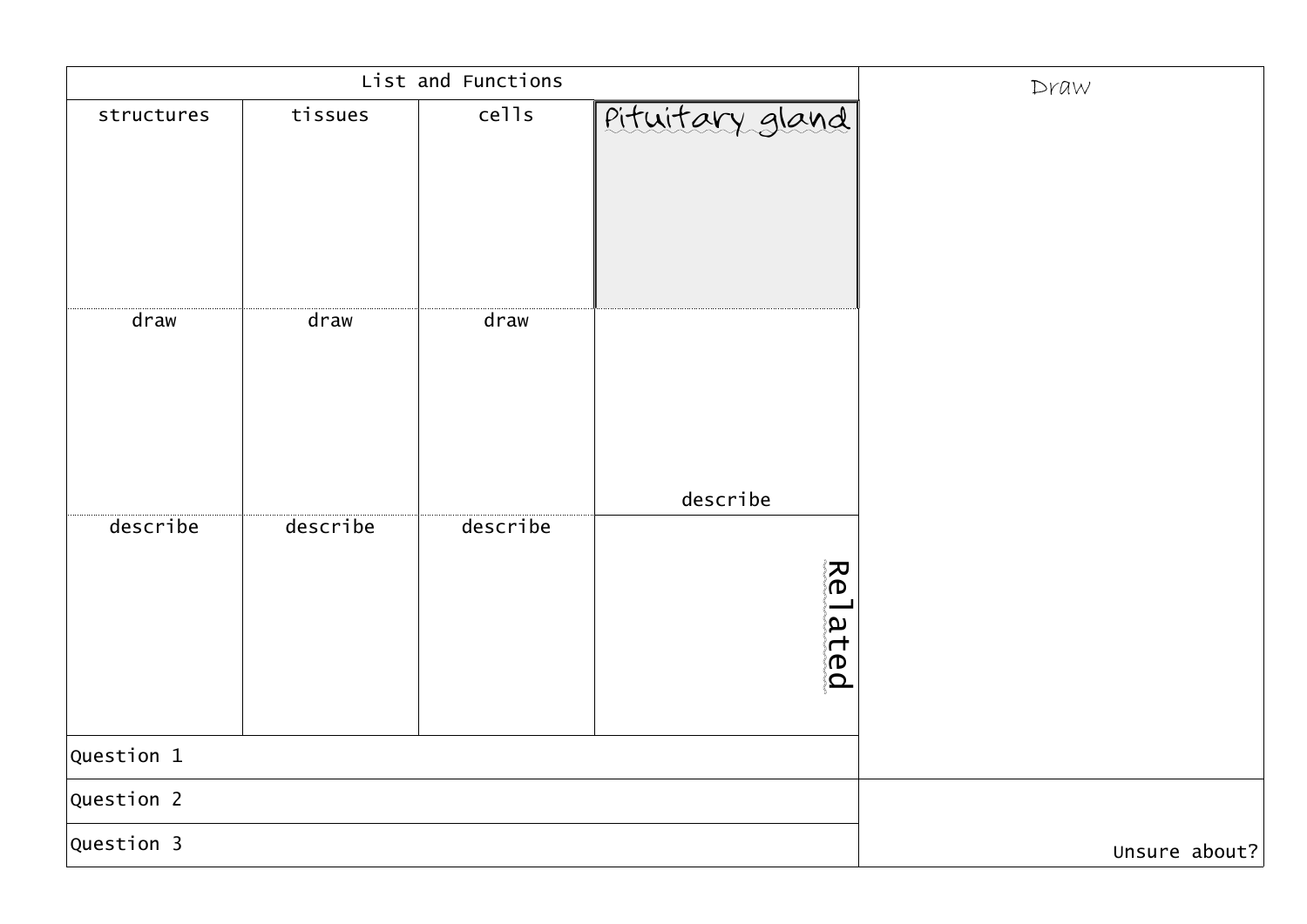|            |          | List and Functions |                                           | Draw |
|------------|----------|--------------------|-------------------------------------------|------|
| structures | tissues  | cells              | Testis                                    |      |
| draw       | draw     | draw               |                                           |      |
| describe   | describe | describe           | describe<br>ゑ<br>◎<br>◎<br>lated<br>Tated |      |
| Question 1 |          |                    |                                           |      |
| Question 2 |          |                    |                                           |      |
| Question 3 |          | Unsure about?      |                                           |      |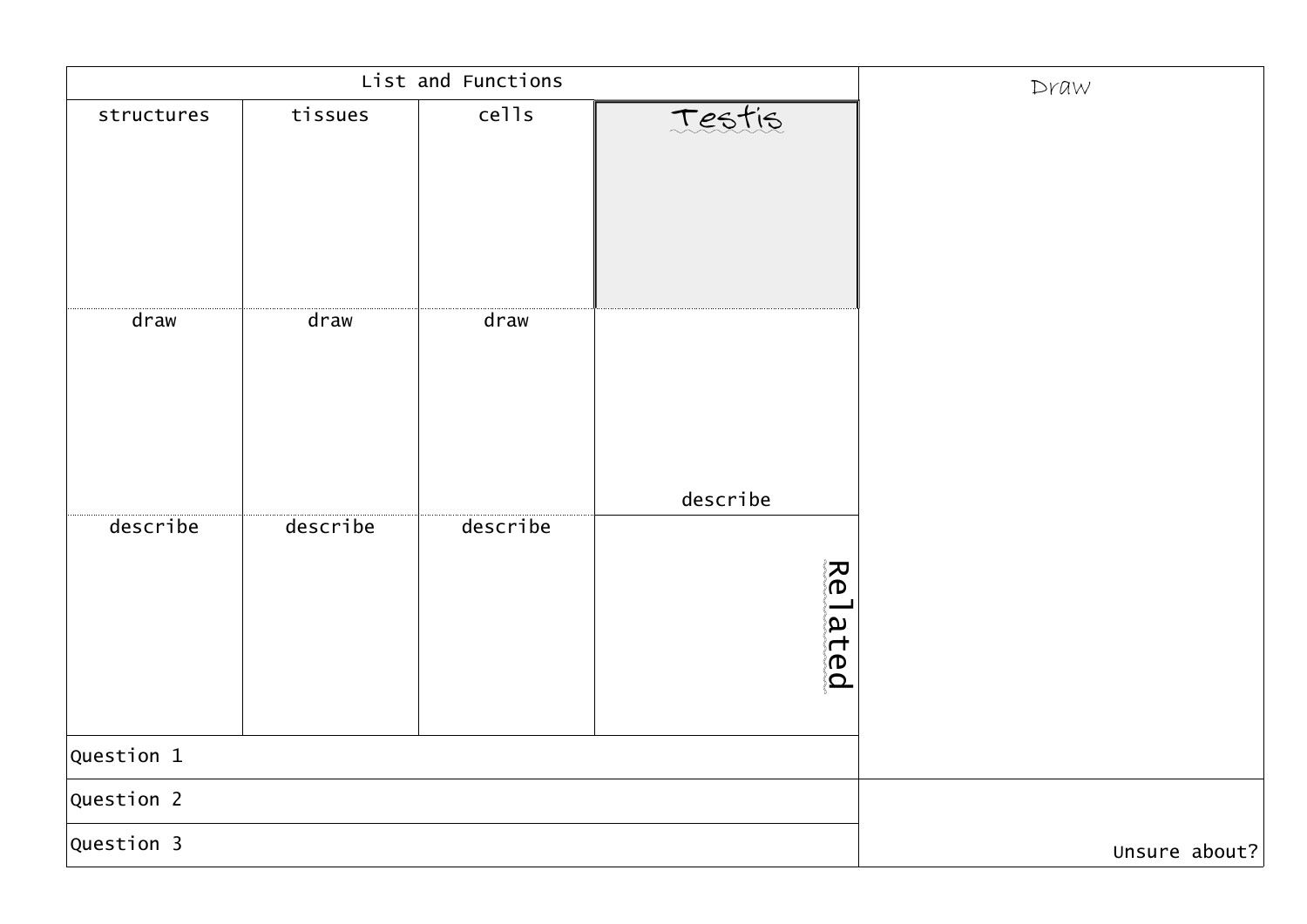|            |          | List and Functions |                         | Draw          |
|------------|----------|--------------------|-------------------------|---------------|
| structures | tissues  | cells              | Ihymus                  |               |
| draw       | draw     | draw               | describe                |               |
| describe   | describe | describe           | 、<br>の。<br>(の)<br>lated |               |
| Question 1 |          |                    |                         |               |
| Question 2 |          |                    |                         |               |
| Question 3 |          |                    |                         | Unsure about? |